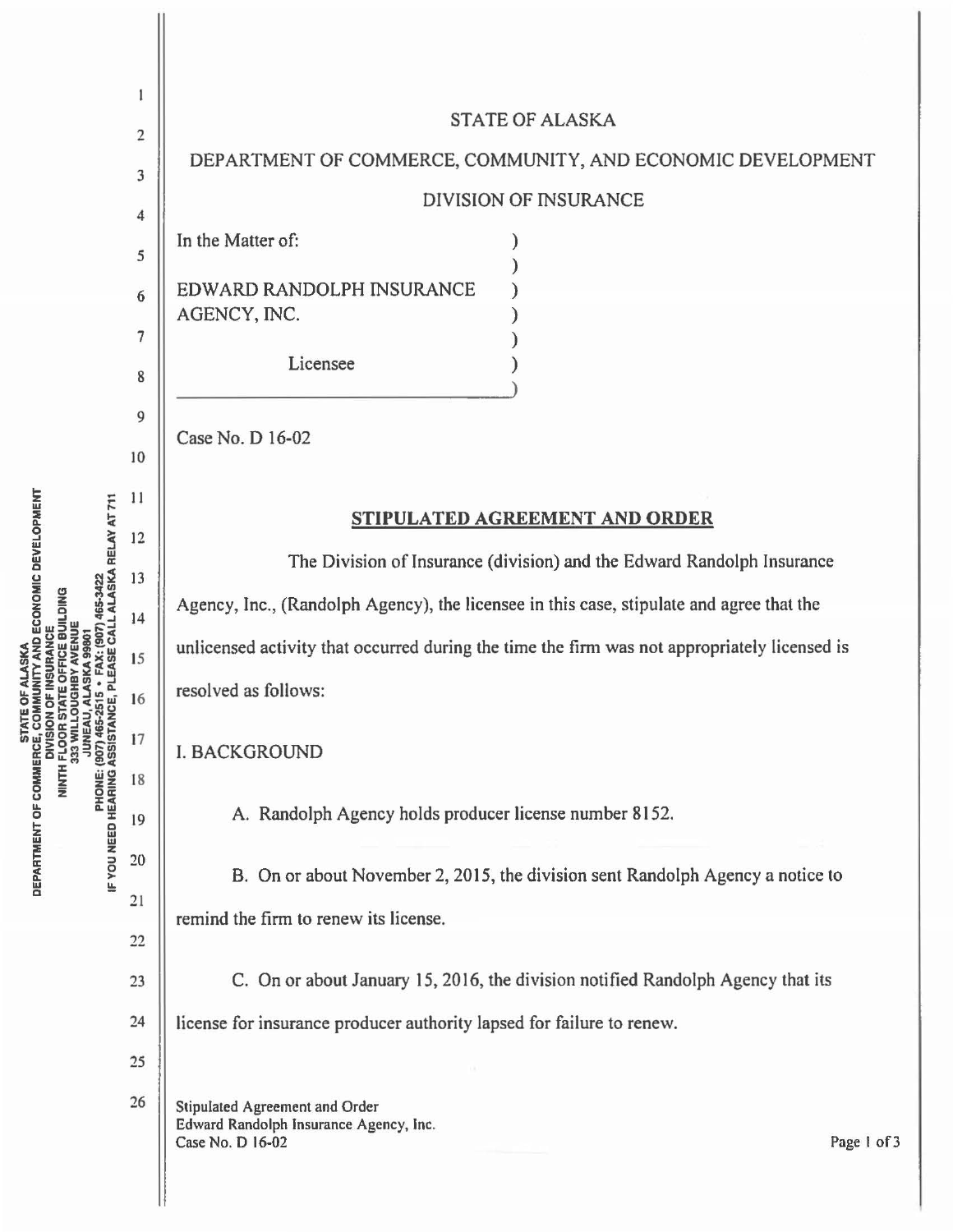2

 $\mathbf{1}$ 

3

4

*5* 

6

7

8

9

10

 $11$ 

 $12$ 

13

14

15

16

17

18

19

20

 $21$ 

22

23

24

25

26

D. As part of the filing requirements to obtain its license, Randolph Agency provided a notarized statement to the division indicating whether any producer business had been transacted while the firm was not appropriately licensed. This statement indicated that 25 policies were written between January 14, 2016 and January 22, 2016 with \$704.12 earned in compensation. These transactions subject Randolph Agency to civil penalties under AS 21.27.440.

## II. TERMS OF AGREEMENT

1. Randolph Agency agrees to pay a civil penalty under AS 21 .27.440 in the amount of \$704.12 for the unlicensed activity that occurred between January 14, 2016 and January 22, 2016. The penalty of \$704.12 is payable at the time Randolph Agency has been notified that the director has signed the order approving this agreement.

2. By signing this agreement, Randolph Agency understands and agrees that any failure to comply with the conditions of this agreement will be grounds to revoke, suspend, or not renew Alaska firm insurance producer license number 8152.

3. Randolph Agency understands that this agreement is not binding on the parties unless and until the director signs the order approving the agreement.

 $D$ ATED:  $2^{1/8/16}$ 

Stipulated Agreement and Order Edward Randolph Insurance Agency, Inc. Case No. D 16-02

DIVISION OF INSURANCE

By: ~ */!--.\_\_.\_\_,\_* 

 $Murray$ Program Coordinator

Page 2 of 3